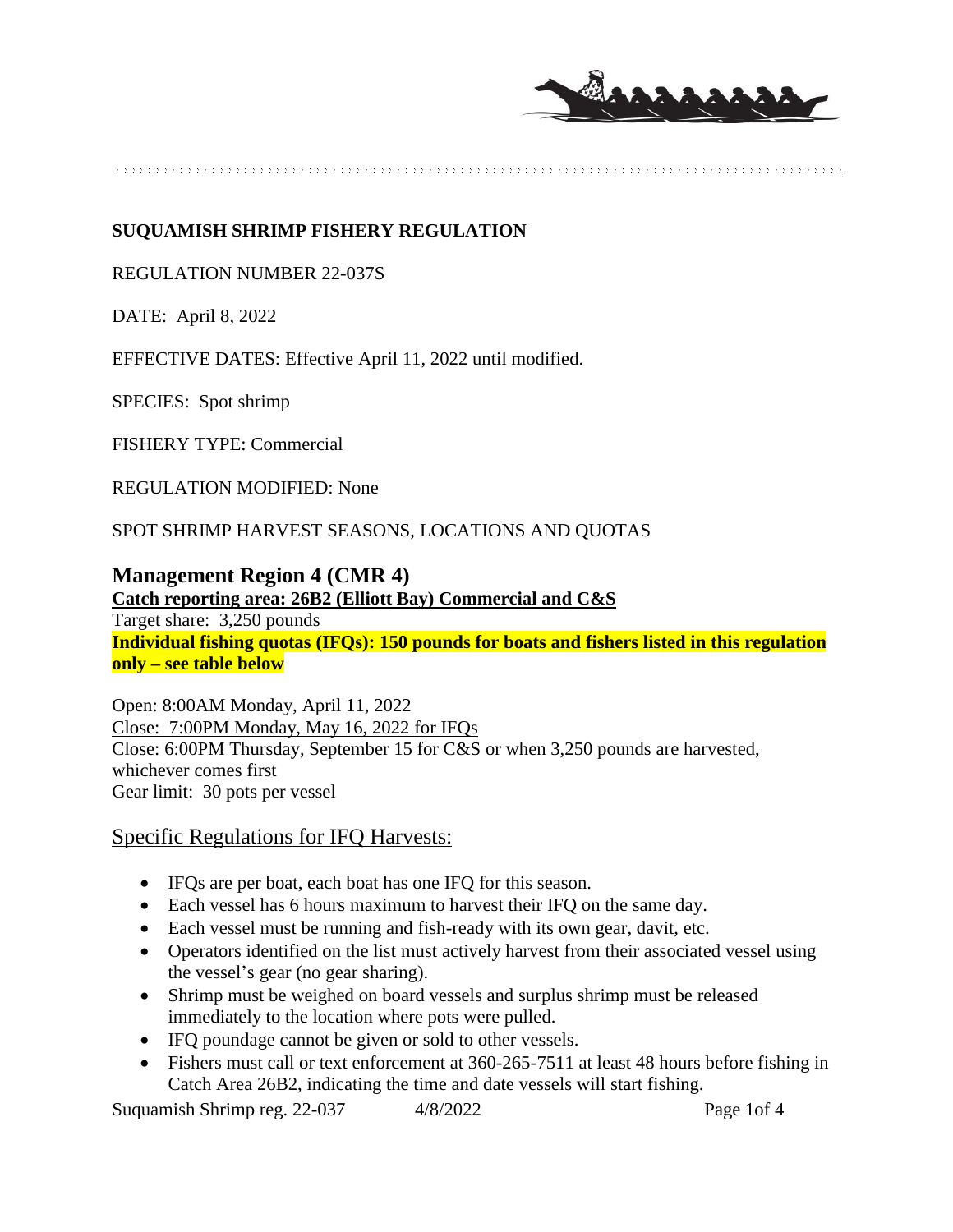- Fishers must call or text enforcement at 360-265-7511 if they are not able to make it that day due to boat problems or weather.
- Call or text 360-434-8788 to report catch at the end of the day.
- All harvest commercial and take home must be reported on a fish ticket.

# Specific Regulations for C&S Harvests:

- Ceremonial and subsistence harvest require prior permitting from the fisheries office
- Maximum C&S harvest is 20 pounds of whole shrimp per day
- Maximum gear for  $C&S$  is 4 traps
- Please call Kristina at 360-394-8450 to obtain a permit.

## **Catch reporting area: 26B1 and 26C Commercial**

Closed

## CATCH AREA DESCRIPTION

**Catch Area 26B:** Those waters of Puget Sound south of a line from Apple Cove Point to Point Edwards, and east of a line from Point Monroe, Bainbridge Island to the mouth of Miller Bay, and east of a line from Beans Point on Bainbridge Island to Orchard Point, and northerly of a line from the ferry dock at Point Southworth to Brace Point.

**Catch Area 26B**-1: All waters of Catch Area 26B westerly a line projected from West Point to Alki Point and east of a line from Point Monroe, Bainbridge Island to the mouth of Miller Bay, and east of a line from Beans Point on Bainbridge Island to Orchard Point.

**Catch Area 26B-2**: "Elliott Bay": those waters easterly of a line projected from West Point to Alki Point.

**Catch Area 26C**: Those waters of Puget Sound westerly and adjacent to Catch Area 26B.

### HARVEST REGULATIONS

### Pot Fishery Regulations

1) Minimum mesh size for all pots require that 7/8 inch square peg can pass through without changing the shape of the opening. All pot gear must be equipped with biodegradable escape mechanisms which include at least one of the following methods:

> a) Attachment of pot lid hooks or tie-down straps with a single strand or loop of untreated cotton twine no larger than thread size 120 so that the pot lid will open freely if the twine or fiber is broken.

b) An opening in the pot mesh not less than three inches by five inches which is laced or sewn closed with untreated cotton twine no larger than thread size 120. The opening must be located within the top half of the pot and be unimpeded by the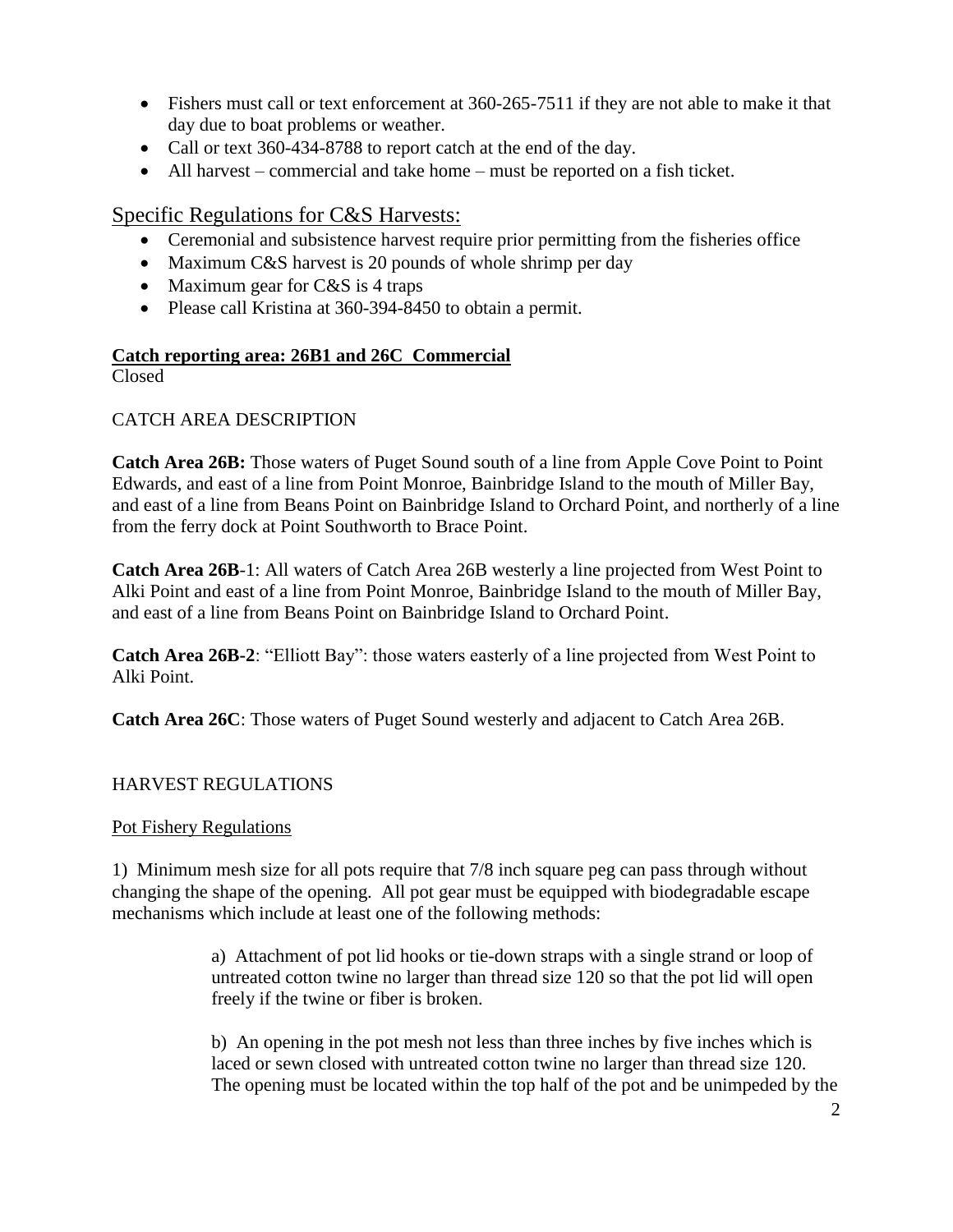entry tunnels, bait boxes, or any other structures or materials.

2) All unattended pot gear must be attached to durable buoys that remain floating on the water's surface except during extreme tidal conditions. Buoys shall not be yellow or red and white and shall be noticeably marked with the fisher's Tribal ID number (i.e: 58XXX).

3) All buoys shall be constructed of durable material excluding plastic or metal bottles and other containers. The buoy line shall be weighed to keep the line from floating.

4) Setting and pulling shrimp pots is allowed from one hour before sunrise until one hour after sunset, unless indicated otherwise in the opening duration.

## HARVEST REPORTING

All shrimp harvesters, both commercial and subsistence, must provide daily harvest information to the fisheries office. Fisheries manager may request more frequent reporting as treaty allocations near completion. Commercial pot harvest information, when requested, shall include the following: date, vessel name, number of pots fished, mesh size, pot soak times, Catch area, location fished (nearest landmark or Bay), and pounds landed.

All commercial shrimp pot landings must be recorded on receiving tickets as whole weight. If shrimp are sold as tails, without heads, the tail weight shall be recorded and the ticket marked to indicate that tails were purchased. The respective management authorities shall multiply all tail weights by 2.22 (55 percent head weight) for in-season management and catch accounting purposes, in absence of more recent agreed analyses.

### EMERGENCY REGULATIONS

This regulation may be amended at any time by emergency regulations.

ENFORCEMENT CONTACTS: Office: 360-598-4334

Ryan George:

Cell 360-265-7511